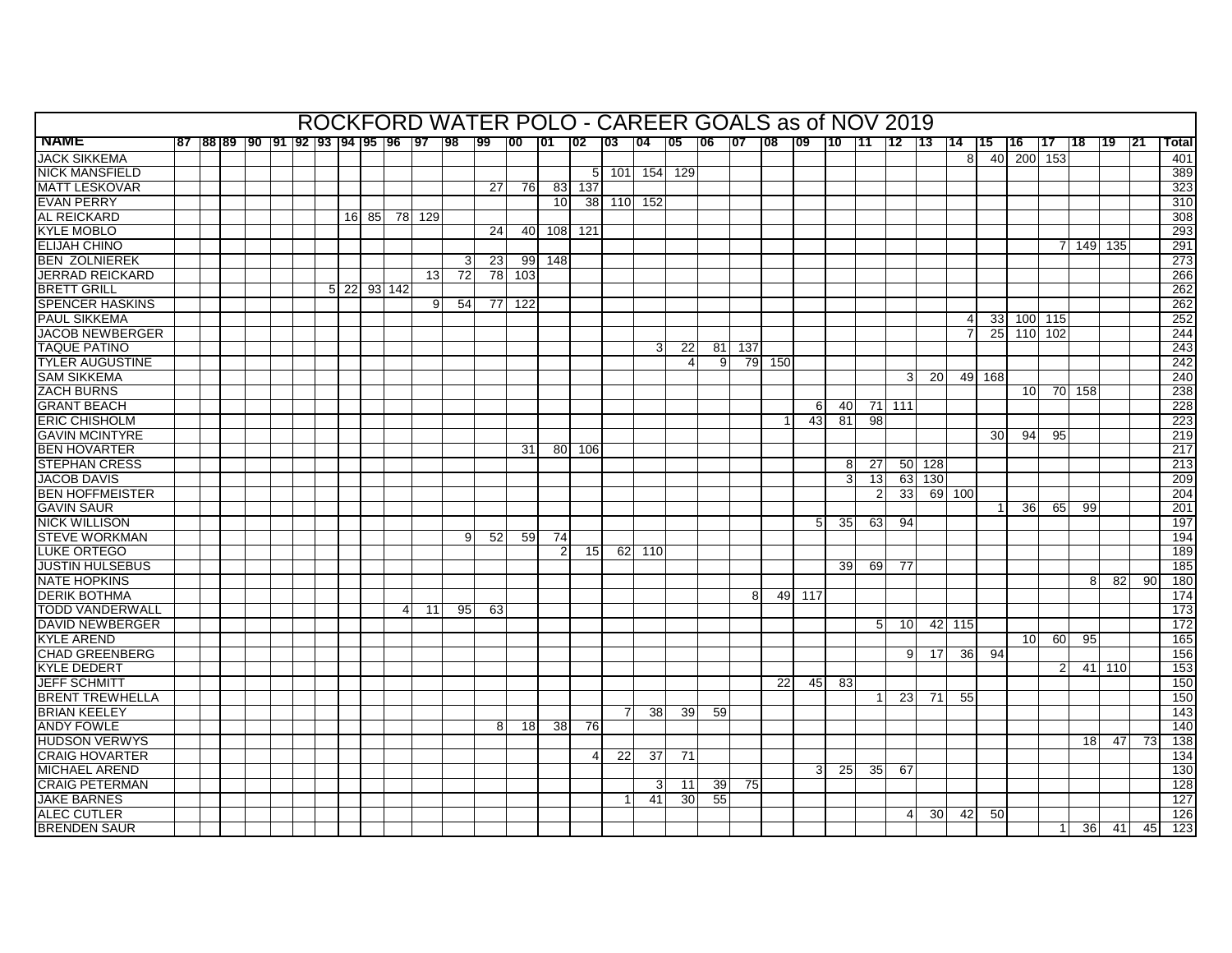| <b>MIKE WESTGATE</b>      | 49 57 |                |          |               |             |                                   |    |                     |      |           |    |    |                 |    |    |                |          |    |    |                 |      |    |                |                 |    |              |                |              |    |                 |           |                 |                 |    |    | 122              |
|---------------------------|-------|----------------|----------|---------------|-------------|-----------------------------------|----|---------------------|------|-----------|----|----|-----------------|----|----|----------------|----------|----|----|-----------------|------|----|----------------|-----------------|----|--------------|----------------|--------------|----|-----------------|-----------|-----------------|-----------------|----|----|------------------|
| <b>ANDY SCHULING</b>      |       |                |          |               |             |                                   |    |                     |      |           |    |    | 9               | 51 | 62 |                |          |    |    |                 |      |    |                |                 |    |              |                |              |    |                 |           |                 |                 |    |    | 122              |
| <b>RAY FARMER</b>         |       |                |          |               |             |                                   |    |                     |      |           |    |    |                 |    |    | 5              | 8        | 46 | 59 |                 |      |    |                |                 |    |              |                |              |    |                 |           |                 |                 |    |    | 118              |
| <b>TYLER WILLISON</b>     |       |                |          |               |             |                                   |    |                     |      |           |    |    |                 |    |    |                |          |    |    |                 |      |    |                |                 |    | 2            | 11             | 29           | 73 |                 |           |                 |                 |    |    | 115              |
| <b>CHASE PLANK</b>        |       |                |          |               |             |                                   |    |                     |      |           |    |    |                 |    |    |                |          |    |    | 61              | 18 I | 90 |                |                 |    |              |                |              |    |                 |           |                 |                 |    |    | 114              |
| <b>KEVIN ROWE</b>         |       |                |          |               |             |                                   |    |                     |      |           |    |    |                 |    |    | 4              | 27       | 82 |    |                 |      |    |                |                 |    |              |                |              |    |                 |           |                 |                 |    |    | 114              |
| <b>ALEX SAVAGE</b>        |       |                |          |               |             |                                   |    |                     |      |           |    |    |                 |    |    |                |          |    |    |                 |      |    | $\overline{2}$ | 17              | 46 | 49           |                |              |    |                 |           |                 |                 |    |    | 114              |
| <b>CRAIG WASBERG</b>      |       |                |          |               |             |                                   |    |                     |      |           |    |    |                 |    |    |                |          |    |    |                 |      |    |                |                 | 48 | 66           |                |              |    |                 |           |                 |                 |    |    | 114              |
| <b>JOEY FINNIE</b>        |       |                |          |               |             |                                   |    |                     |      |           |    |    |                 |    |    |                |          |    |    |                 |      |    |                |                 |    | $\mathbf{1}$ | <b>20</b>      | 42           | 51 |                 |           |                 |                 |    |    | 114              |
| <b>MATT CLARIN</b>        |       |                |          |               |             |                                   |    | $7$ 25 81           |      |           |    |    |                 |    |    |                |          |    |    |                 |      |    |                |                 |    |              |                |              |    |                 |           |                 |                 |    |    | 113              |
| <b>MAC FINNIE</b>         |       |                |          |               |             |                                   |    |                     |      |           |    |    |                 |    |    |                |          |    |    |                 |      |    | -1             | 15 <sub>l</sub> | 36 | 58           |                |              |    |                 |           |                 |                 |    |    | $\overline{110}$ |
| <b>TONY SEIFERT</b>       |       | 42 48          |          |               |             |                                   |    |                     |      |           |    |    |                 |    |    |                |          |    |    |                 |      |    |                |                 |    |              |                |              |    |                 |           |                 |                 |    |    | 109              |
| <b>TIMMER HOFFMEISTER</b> |       |                |          |               |             |                                   |    |                     |      |           |    |    |                 |    |    |                |          |    |    |                 |      |    |                |                 |    |              | 21             | -35 <b>S</b> | 51 |                 |           |                 |                 |    |    | 107              |
| NENAD CIRIC               |       |                |          |               |             |                                   |    |                     |      |           |    |    |                 |    |    |                |          |    |    | 104             |      |    |                |                 |    |              |                |              |    |                 |           |                 |                 |    |    | 104              |
| <b>NICK TALASKI</b>       |       |                |          |               |             |                                   |    |                     |      |           |    |    |                 |    |    |                |          |    |    | $\overline{34}$ | 68   |    |                |                 |    |              |                |              |    |                 |           |                 |                 |    |    | 103              |
| <b>CHAD ENGLISH</b>       |       |                |          |               |             |                                   |    |                     | 4 24 | 32        | 41 |    |                 |    |    |                |          |    |    |                 |      |    |                |                 |    |              |                |              |    |                 |           |                 |                 |    |    | 101              |
| <b>DAVE VANLIER</b>       |       |                |          |               |             |                                   |    |                     | 15   | <b>30</b> | 54 |    |                 |    |    |                |          |    |    |                 |      |    |                |                 |    |              |                |              |    |                 |           |                 |                 |    |    | 99               |
| ADAM YOUNG                |       |                |          |               |             |                                   |    |                     |      |           |    |    |                 |    |    |                |          |    | 6  | 35              | 57   |    |                |                 |    |              |                |              |    |                 |           |                 |                 |    |    | 98               |
| <b>DAN NAYLIS</b>         |       |                |          |               | $\mathbf 1$ |                                   |    | $5 \mid 27 \mid 65$ |      |           |    |    |                 |    |    |                |          |    |    |                 |      |    |                |                 |    |              |                |              |    |                 |           |                 |                 |    |    | 98               |
| <b>DAVE SPOELSTRA</b>     |       |                |          |               |             |                                   |    |                     |      | 3 13 16   | 65 |    |                 |    |    |                |          |    |    |                 |      |    |                |                 |    |              |                |              |    |                 |           |                 |                 |    |    | 97               |
| <b>BRYAN WASBERG</b>      |       |                |          |               |             |                                   |    |                     |      |           |    |    |                 |    |    |                |          |    |    |                 |      |    | $\overline{2}$ | -31             | 55 | 7            |                |              |    |                 |           |                 |                 |    |    | 95               |
| <b>MATT GRILL</b>         |       |                |          |               |             | 10 40 44                          |    |                     |      |           |    |    |                 |    |    |                |          |    |    |                 |      |    |                |                 |    |              |                |              |    |                 |           |                 |                 |    |    | 94               |
| <b>RYAN PETROVICH</b>     |       |                |          |               |             |                                   |    |                     |      |           |    | 53 |                 | 40 |    |                |          |    |    |                 |      |    |                |                 |    |              |                |              |    |                 |           |                 |                 |    |    | 93               |
| <b>NATHAN ISLEY</b>       |       |                |          |               |             |                                   |    |                     |      |           |    |    |                 |    |    |                |          |    |    |                 |      |    |                |                 |    |              |                | 50           | 43 |                 |           |                 |                 |    |    | 93               |
| <b>JEFF HAGER</b>         |       |                |          |               | 6 15        | 35 <sub>l</sub>                   | 35 |                     |      |           |    |    |                 |    |    |                |          |    |    |                 |      |    |                |                 |    |              |                |              |    |                 |           |                 |                 |    |    | 91               |
| <b>TOM VANDERSLOOT</b>    |       | 49 40          |          |               |             |                                   |    |                     |      |           |    |    |                 |    |    |                |          |    |    |                 |      |    |                |                 |    |              |                |              |    |                 |           |                 |                 |    |    | 89               |
| <b>MIKE METTE</b>         |       |                |          |               |             |                                   |    |                     |      |           |    |    |                 |    |    |                |          |    |    | 13 <sup>l</sup> | 24   | 50 |                |                 |    |              |                |              |    |                 |           |                 |                 |    |    | 88               |
| <b>AEDION PATINO</b>      |       |                |          |               |             |                                   |    |                     |      |           |    |    |                 |    |    |                |          |    |    |                 |      |    |                | <b>26</b>       | 32 | 30           |                |              |    |                 |           |                 |                 |    |    | 88               |
| <b>DEREK ZAHNLEUTER</b>   |       |                |          |               |             |                                   |    |                     |      |           |    |    |                 |    |    |                |          |    |    |                 |      |    |                |                 |    |              |                |              |    | 3               | 46        | $\overline{37}$ |                 |    |    | 87               |
| <b>TYLER MANIKOWSKI</b>   |       |                |          |               |             |                                   |    |                     |      |           |    |    |                 |    |    |                |          |    |    |                 |      |    | 35             | 51              |    |              |                |              |    |                 |           |                 |                 |    |    | 86               |
| <b>JAKE VICKERY</b>       |       |                |          |               |             |                                   |    |                     |      |           |    |    |                 |    |    |                |          |    |    |                 |      |    |                |                 |    |              | 3 <sup>1</sup> | 51           | 23 | 54              |           |                 |                 |    |    | 85               |
| <b>ADAM KEITH</b>         |       |                |          |               |             |                                   |    |                     |      |           |    |    | $\overline{7}$  | 20 | 55 |                |          |    |    |                 |      |    |                |                 |    |              |                |              |    |                 |           |                 |                 |    |    | 82               |
| <b>AMIT HARRIS</b>        |       |                |          |               |             |                                   |    |                     |      |           |    |    |                 |    |    |                |          |    | 16 | 26              | 39   |    |                |                 |    |              |                |              |    |                 |           |                 |                 |    |    | 81               |
| <b>BRENT AUGUSTINE</b>    |       |                |          |               |             |                                   |    |                     |      |           |    |    |                 |    |    |                |          | 29 | 51 |                 |      |    |                |                 |    |              |                |              |    |                 |           |                 |                 |    |    | 80               |
| <b>CODY SCHMITT</b>       |       |                |          |               |             |                                   |    |                     |      |           |    |    |                 |    |    |                |          |    |    |                 |      |    |                |                 |    |              | 27             | 53           |    |                 |           |                 |                 |    |    | 80               |
| <b>PAUL MARKHOFF</b>      | 52 27 |                |          |               |             |                                   |    |                     |      |           |    |    |                 |    |    |                |          |    |    |                 |      |    |                |                 |    |              |                |              |    |                 |           |                 |                 |    |    | 79               |
| <b>TREVOR MORGAN</b>      |       |                |          |               |             |                                   |    | $5 \mid 21 \mid 53$ |      |           |    |    |                 |    |    |                |          |    |    |                 |      |    |                |                 |    |              |                |              |    |                 |           |                 |                 |    |    | 79               |
| <b>CHRIS SULLIVAN</b>     |       |                |          |               |             |                                   |    |                     |      |           |    |    | 10 <sup>1</sup> | 26 | 41 |                |          |    |    |                 |      |    |                |                 |    |              |                |              |    |                 |           |                 |                 |    |    | 77               |
| <b>JASON WHITFIELD</b>    |       |                |          |               |             |                                   |    |                     |      |           |    |    |                 |    |    |                |          |    |    |                 |      |    |                |                 |    |              |                |              |    |                 |           |                 |                 |    |    | 76               |
| <b>JORDAN SIKKEMA</b>     |       |                |          |               |             |                                   |    |                     |      |           |    |    |                 |    |    |                |          |    |    |                 |      | 19 | 57             |                 |    |              |                |              |    |                 |           |                 |                 |    |    | 76               |
| <b>ASHER CHINO</b>        |       |                |          |               |             |                                   |    |                     |      |           |    |    |                 |    |    |                |          |    |    |                 |      |    |                |                 |    |              |                |              | -1 | 10 <sup>1</sup> | <b>20</b> | 43              |                 |    |    | 74               |
| <b>TIM HALVORSEN</b>      |       | 3 16           | 55       |               |             |                                   |    |                     |      |           |    |    |                 |    |    |                |          |    |    |                 |      |    |                |                 |    |              |                |              |    |                 |           |                 |                 |    |    | 74               |
| <b>CHAD CARLSON</b>       |       |                |          | $5$   14 55   |             |                                   |    |                     |      |           |    |    |                 |    |    |                |          |    |    |                 |      |    |                |                 |    |              |                |              |    |                 |           |                 |                 |    |    | 74               |
| <b>CHRIS SCHUAB</b>       |       |                |          |               |             | $4 \overline{)30} \overline{)39}$ |    |                     |      |           |    |    |                 |    |    |                |          |    |    |                 |      |    |                |                 |    |              |                |              |    |                 |           |                 |                 |    |    | 73               |
| <b>MIKE SUDYK</b>         |       |                |          |               |             |                                   |    |                     |      |           |    |    |                 |    |    | $\overline{4}$ | $6 \mid$ | 63 |    |                 |      |    |                |                 |    |              |                |              |    |                 |           |                 |                 |    |    | 73               |
| <b>DERRICK HEDSTROM</b>   |       |                | 13 21 37 |               |             |                                   |    |                     |      |           |    |    |                 |    |    |                |          |    |    |                 |      |    |                |                 |    |              |                |              |    |                 |           |                 |                 |    |    | 71               |
| <b>ROB STEHOUWER</b>      |       | $\overline{1}$ |          | $10$   13  47 |             |                                   |    |                     |      |           |    |    |                 |    |    |                |          |    |    |                 |      |    |                |                 |    |              |                |              |    |                 |           |                 |                 |    |    | 71               |
| <b>MILOS CIRIC</b>        |       |                |          |               |             |                                   |    |                     |      |           |    |    |                 |    |    |                |          |    |    |                 |      |    |                |                 |    |              |                | 70           |    |                 |           |                 |                 |    |    | 70               |
| <b>NATE CHENEY</b>        |       |                |          |               |             |                                   |    |                     |      |           |    |    |                 |    |    |                |          |    |    |                 |      |    |                |                 |    |              |                |              |    |                 |           |                 | $\overline{12}$ | 15 | 40 | 67               |
|                           |       |                |          |               |             |                                   |    |                     |      |           |    |    |                 |    |    |                |          |    |    |                 |      |    |                |                 |    |              |                |              |    |                 |           |                 |                 |    |    |                  |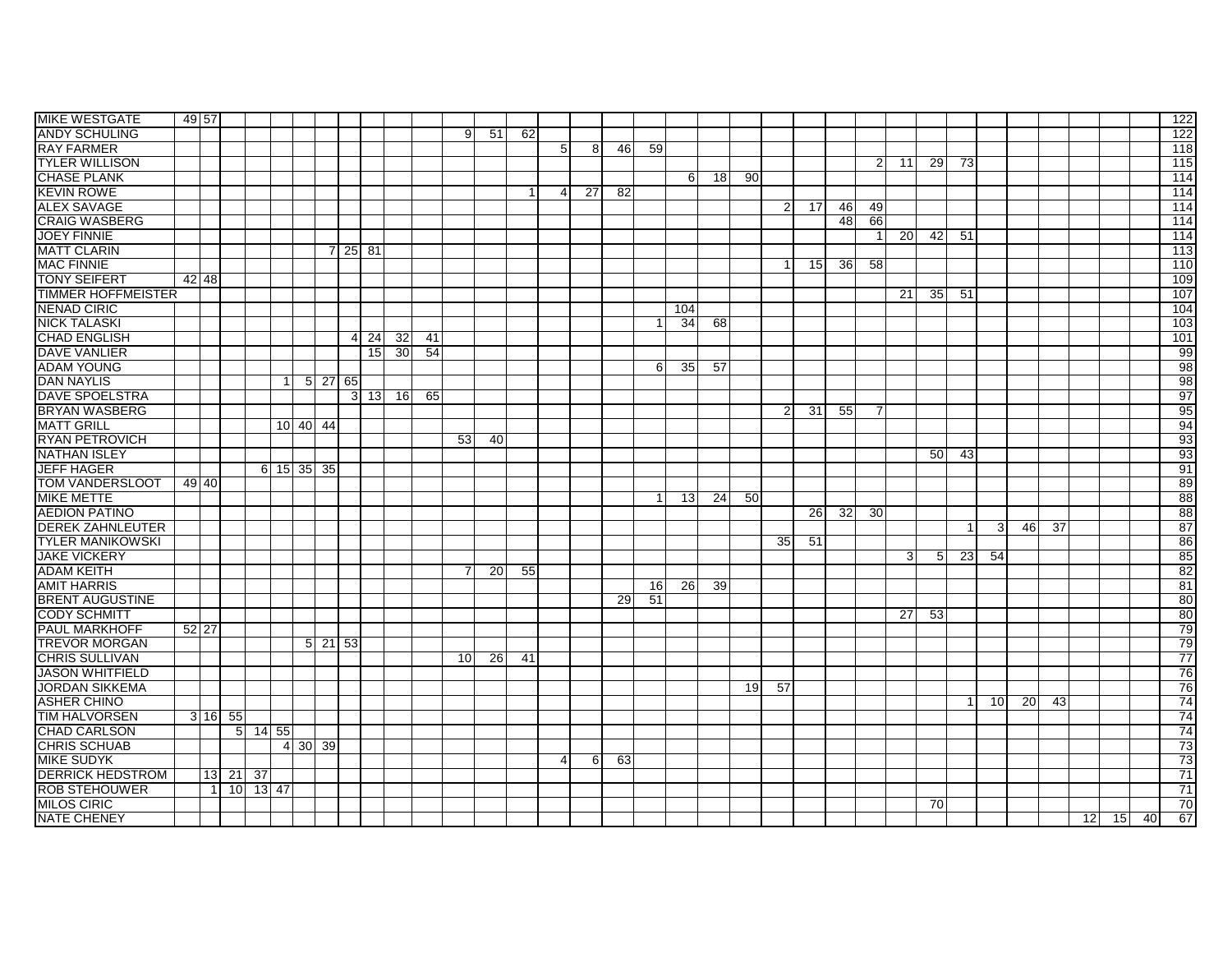| <b>BEN CHAPMAN</b>      |    |                  |    |    |         |                      |                |                |                 |                 | -21 | 29              | 36              |                 |                 |    |    |                                |                                   |                |                |                 |                |                 |                 |          |             |                 |                |                 |    |   |                 | 67 |
|-------------------------|----|------------------|----|----|---------|----------------------|----------------|----------------|-----------------|-----------------|-----|-----------------|-----------------|-----------------|-----------------|----|----|--------------------------------|-----------------------------------|----------------|----------------|-----------------|----------------|-----------------|-----------------|----------|-------------|-----------------|----------------|-----------------|----|---|-----------------|----|
| <b>JASON RYKSE</b>      |    |                  |    |    |         |                      |                |                | 10 <sup>1</sup> | 15              | 42  |                 |                 |                 |                 |    |    |                                |                                   |                |                |                 |                |                 |                 |          |             |                 |                |                 |    |   |                 | 67 |
| <b>NATHAN NAPOLILLO</b> |    |                  |    |    |         |                      |                |                |                 |                 |     |                 |                 |                 |                 |    |    |                                |                                   |                |                |                 |                | 30 <sup>1</sup> | 34              |          |             |                 |                |                 |    |   |                 | 65 |
| <b>GARRET DENOLF</b>    |    |                  |    |    |         |                      |                |                |                 |                 |     |                 |                 |                 | 25              | 31 |    |                                |                                   |                |                |                 |                |                 |                 |          |             |                 |                |                 |    |   |                 | 64 |
| <b>CONNOR THELEN</b>    |    |                  |    |    |         |                      |                |                |                 |                 |     |                 |                 |                 |                 |    |    |                                |                                   |                |                | 34              | 29             |                 |                 |          |             |                 |                |                 |    |   |                 | 63 |
| <b>ROSS PERRY</b>       |    |                  |    |    |         |                      |                |                |                 |                 |     |                 | 9               | <b>16</b>       | 16              | 22 |    |                                |                                   |                |                |                 |                |                 |                 |          |             |                 |                |                 |    |   |                 | 63 |
| <b>NICK DULAK</b>       |    |                  |    |    |         |                      |                |                |                 |                 |     |                 |                 |                 |                 |    |    |                                |                                   |                |                |                 |                | 16              | 47              |          |             |                 |                |                 |    |   |                 | 63 |
| <b>ANDY VANDUSEN</b>    |    |                  |    |    |         |                      |                |                |                 | Δ               | 15  | 43              |                 |                 |                 |    |    |                                |                                   |                |                |                 |                |                 |                 |          |             |                 |                |                 |    |   |                 | 62 |
| <b>SAM WATERS</b>       |    |                  |    |    |         |                      |                |                |                 |                 |     |                 |                 |                 | 4               | 18 | 40 |                                |                                   |                |                |                 |                |                 |                 |          |             |                 |                |                 |    |   |                 | 62 |
| <b>JOE NOTO</b>         |    |                  |    |    |         |                      |                | $\mathbf{1}$   | $\overline{26}$ | -34             |     |                 |                 |                 |                 |    |    |                                |                                   |                |                |                 |                |                 |                 |          |             |                 |                |                 |    |   |                 | 61 |
| <b>BRIAN OBERLIN</b>    |    |                  |    |    |         | $1 \overline{27}$ 32 |                |                |                 |                 |     |                 |                 |                 |                 |    |    |                                |                                   |                |                |                 |                |                 |                 |          |             |                 |                |                 |    |   |                 | 60 |
| <b>RYAN BAKER</b>       |    |                  |    |    |         |                      |                |                |                 |                 |     |                 |                 |                 |                 |    |    |                                |                                   |                |                |                 |                |                 |                 |          |             |                 |                | 16 <sup>1</sup> | 42 |   |                 | 58 |
| <b>JEFF SPOELSTRA</b>   |    |                  |    |    | 6 20 32 |                      |                |                |                 |                 |     |                 |                 |                 |                 |    |    |                                |                                   |                |                |                 |                |                 |                 |          |             |                 |                |                 |    |   |                 | 58 |
| <b>DAN WELLS</b>        |    |                  | 11 | 46 |         |                      |                |                |                 |                 |     |                 |                 |                 |                 |    |    |                                |                                   |                |                |                 |                |                 |                 |          |             |                 |                |                 |    |   |                 | 57 |
| <b>MIKE HULSEBUS</b>    |    |                  |    |    |         |                      |                |                |                 |                 |     |                 |                 |                 |                 |    |    |                                |                                   |                |                |                 |                |                 |                 |          |             |                 |                |                 |    |   |                 | 57 |
| <b>ALLYN KINNEY</b>     |    |                  |    |    |         |                      |                |                |                 |                 |     |                 |                 |                 |                 |    |    |                                |                                   |                |                |                 | $6 \mid$       | $\overline{21}$ | 30              |          |             |                 |                |                 |    |   |                 | 57 |
| <b>REESE PATINO</b>     |    |                  |    |    |         |                      |                |                |                 |                 |     |                 |                 |                 |                 |    |    |                                |                                   |                |                |                 |                |                 | 18              | 39       |             |                 |                |                 |    |   |                 | 57 |
| <b>CODY BROWN</b>       |    |                  |    |    |         |                      |                |                |                 |                 |     |                 |                 |                 |                 |    |    |                                |                                   |                |                |                 | $\overline{2}$ | 16              | $\overline{37}$ |          |             |                 |                |                 |    |   |                 | 55 |
| <b>JACOB BROWN</b>      |    |                  |    |    |         |                      |                |                |                 |                 |     |                 |                 |                 |                 |    |    |                                |                                   |                |                |                 |                |                 | $\overline{2}$  | 23       | 29          |                 |                |                 |    |   |                 | 54 |
| <b>MICAH SWALLEY</b>    |    |                  |    |    |         |                      |                |                |                 |                 |     |                 |                 |                 | 5 <sup>1</sup>  | 16 | 32 |                                |                                   |                |                |                 |                |                 |                 |          |             |                 |                |                 |    |   |                 | 53 |
| <b>ANDREW SAKALA</b>    |    |                  |    |    |         |                      |                |                |                 |                 |     |                 |                 |                 |                 |    |    |                                |                                   | 2 <sub>l</sub> | 12             | $\overline{38}$ |                |                 |                 |          |             |                 |                |                 |    |   |                 | 52 |
| <b>CORY PETERSON</b>    |    |                  |    |    |         |                      |                |                |                 |                 |     |                 |                 |                 |                 |    |    |                                | 5 <sup>1</sup><br>18 <sup>l</sup> | 26             |                |                 |                |                 |                 |          |             |                 |                |                 |    |   |                 | 49 |
| <b>KEVIN HYDE</b>       |    |                  |    |    |         |                      |                |                |                 |                 |     | 5 <sub>l</sub>  | $\overline{21}$ | 23              |                 |    |    |                                |                                   |                |                |                 |                |                 |                 |          |             |                 |                |                 |    |   |                 | 49 |
| <b>ANDY JACOBS</b>      |    |                  |    |    |         |                      |                | 8 38           |                 |                 |     |                 |                 |                 |                 |    |    |                                |                                   |                |                |                 |                |                 |                 |          |             |                 |                |                 |    |   |                 | 46 |
| <b>CHRISTIAN WAGEN</b>  |    |                  |    |    |         |                      |                |                |                 |                 |     |                 |                 |                 |                 |    |    |                                |                                   |                |                |                 |                |                 |                 |          |             |                 |                |                 |    | 7 | $\overline{38}$ | 45 |
| <b>CHRIS WOODS</b>      |    |                  |    |    |         |                      | $3$ 10 31      |                |                 |                 |     |                 |                 |                 |                 |    |    |                                |                                   |                |                |                 |                |                 |                 |          |             |                 |                |                 |    |   |                 | 44 |
| AARON CHRISTOPHER 17 25 |    |                  |    |    |         |                      |                |                |                 |                 |     |                 |                 |                 |                 |    |    |                                |                                   |                |                |                 |                |                 |                 |          |             |                 |                |                 |    |   |                 | 42 |
| <b>DAVE VANDERSLOOT</b> |    | $8\overline{29}$ |    |    |         |                      |                |                |                 |                 |     |                 |                 |                 |                 |    |    |                                |                                   |                |                |                 |                |                 |                 |          |             |                 |                |                 |    |   |                 | 42 |
| <b>JOSH TRAVIS</b>      |    |                  |    |    |         |                      |                |                |                 |                 |     |                 |                 |                 |                 |    |    |                                |                                   |                |                |                 | 12             | 16              | 14              |          |             |                 |                |                 |    |   |                 | 42 |
| <b>NICK HANSEN</b>      |    |                  |    |    |         |                      |                |                |                 |                 |     |                 |                 |                 |                 |    |    |                                |                                   |                |                |                 |                |                 |                 | $6 \mid$ | 17          | 19              |                |                 |    |   |                 | 42 |
| <b>CHAD SOSNOWSKI</b>   | 31 |                  |    |    |         |                      |                |                |                 |                 |     |                 |                 |                 |                 |    |    |                                |                                   |                |                |                 |                |                 |                 |          |             |                 |                |                 |    |   |                 | 42 |
| <b>NICK HARLEY</b>      |    |                  |    |    |         |                      |                |                |                 |                 |     |                 |                 |                 | 41              |    |    |                                |                                   |                |                |                 |                |                 |                 |          |             |                 |                |                 |    |   |                 | 41 |
| <b>JOEL OLSON</b>       |    |                  |    |    |         |                      |                |                |                 |                 |     |                 |                 |                 |                 |    |    |                                |                                   |                |                |                 |                |                 |                 |          | 13          | 27              |                |                 |    |   |                 | 40 |
| <b>BRETT POWERS</b>     |    | 10 27            |    |    |         |                      |                |                |                 |                 |     |                 |                 |                 |                 |    |    |                                |                                   |                |                |                 |                |                 |                 |          |             |                 |                |                 |    |   |                 | 40 |
| <b>JEFF DONEHOO</b>     |    |                  |    |    |         |                      | $\overline{4}$ | $\overline{4}$ | 19 <sup>l</sup> | 13              |     |                 |                 |                 |                 |    |    |                                |                                   |                |                |                 |                |                 |                 |          |             |                 |                |                 |    |   |                 | 40 |
| <b>JOEY JOHNSTON</b>    |    |                  |    |    |         |                      |                |                |                 |                 |     |                 |                 |                 |                 |    |    | $\overline{24}$<br>$3^{\circ}$ | 13                                |                |                |                 |                |                 |                 |          |             |                 |                |                 |    |   |                 | 40 |
| <b>KYLE PETERSON</b>    |    |                  |    |    |         |                      |                |                |                 |                 |     |                 |                 |                 |                 |    |    |                                |                                   |                |                | 8               | 32             |                 |                 |          |             |                 |                |                 |    |   |                 | 40 |
| <b>RYAN STEHOUWER</b>   |    | 4 13 21          |    |    |         |                      |                |                |                 |                 |     |                 |                 |                 |                 |    |    |                                |                                   |                |                |                 |                |                 |                 |          |             |                 |                |                 |    |   |                 | 38 |
| <b>DAVE KUBIAK</b>      |    |                  |    |    |         |                      |                |                |                 |                 |     |                 | $\overline{4}$  | 10 <sup>1</sup> | 12 <sup>1</sup> | 12 |    |                                |                                   |                |                |                 |                |                 |                 |          |             |                 |                |                 |    |   |                 | 38 |
| <b>ROB WORKMAN</b>      |    |                  |    |    |         |                      |                |                |                 |                 |     | 38 <sup>1</sup> |                 |                 |                 |    |    |                                |                                   |                |                |                 |                |                 |                 |          |             |                 |                |                 |    |   |                 | 38 |
| <b>YOUSEF BENNET</b>    |    |                  |    |    |         |                      |                |                |                 |                 |     |                 |                 |                 |                 |    |    |                                |                                   |                |                |                 |                |                 |                 |          | $\mathbf 1$ | $\overline{2}$  | 18             | <b>16</b>       |    |   |                 | 37 |
| <b>MATT ZOLNIEREK</b>   |    |                  |    |    |         |                      |                |                |                 |                 |     | 17              | 19              |                 |                 |    |    |                                |                                   |                |                |                 |                |                 |                 |          |             |                 |                |                 |    |   |                 | 37 |
| <b>CHRIS KUHLMAN</b>    |    |                  |    |    |         |                      |                |                | 9               | 27              |     |                 |                 |                 |                 |    |    |                                |                                   |                |                |                 |                |                 |                 |          |             |                 |                |                 |    |   |                 | 36 |
| <b>ETHAN BABCOCK</b>    |    |                  |    |    |         |                      |                |                |                 |                 |     |                 |                 |                 |                 |    |    |                                |                                   |                |                |                 |                |                 |                 |          |             | 10 <sup>1</sup> | 25             |                 |    |   |                 | 35 |
| <b>GUY GORDON</b>       |    |                  |    |    |         |                      |                |                |                 |                 |     |                 |                 |                 |                 |    |    |                                |                                   |                | $\overline{7}$ | 28              |                |                 |                 |          |             |                 |                |                 |    |   |                 | 35 |
| <b>JAY KUHLMAN</b>      |    |                  |    |    |         |                      |                |                | 8               | $\overline{27}$ |     |                 |                 |                 |                 |    |    |                                |                                   |                |                |                 |                |                 |                 |          |             |                 |                |                 |    |   |                 | 35 |
| <b>MATT VANDERHYDE</b>  |    |                  |    |    |         |                      |                |                | $\overline{4}$  | $\overline{14}$ | 17  |                 |                 |                 |                 |    |    |                                |                                   |                |                |                 |                |                 |                 |          |             |                 |                |                 |    |   |                 | 35 |
| <b>JOSH CORDER</b>      |    |                  |    |    |         |                      |                |                |                 |                 |     |                 |                 |                 |                 |    |    |                                |                                   |                |                |                 |                |                 |                 |          |             |                 | $\overline{1}$ | 11              | 21 |   |                 | 33 |
| <b>COLLIN PERRY</b>     |    |                  |    |    |         |                      |                |                |                 |                 |     |                 |                 |                 |                 |    |    | 3                              | 9<br>$\overline{21}$              |                |                |                 |                |                 |                 |          |             |                 |                |                 |    |   |                 | 33 |
|                         |    |                  |    |    |         |                      |                |                |                 |                 |     |                 |                 |                 |                 |    |    |                                |                                   |                |                |                 |                |                 |                 |          |             |                 |                |                 |    |   |                 |    |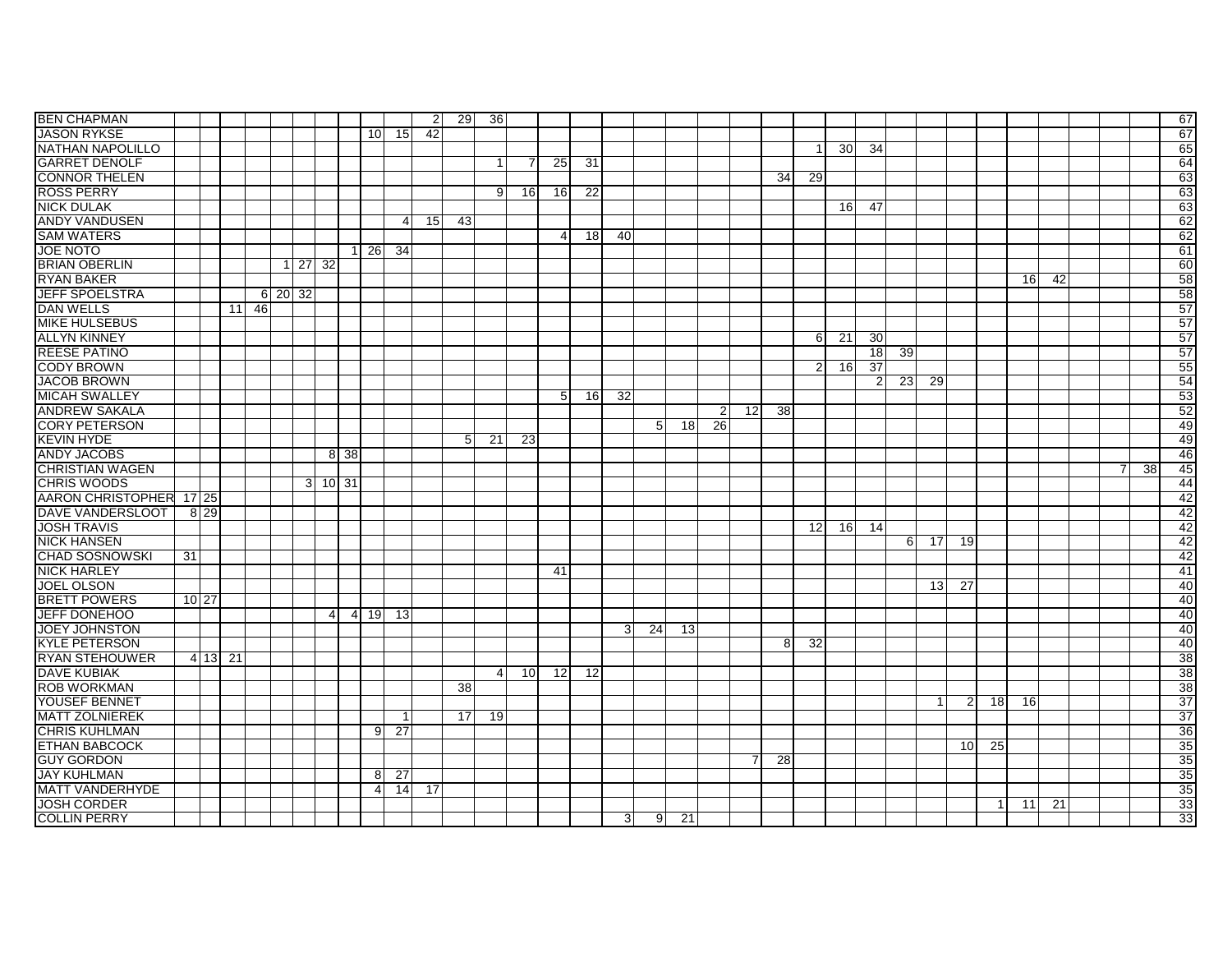| <b>JAKE MILLER</b>     |      |                |      |          |                 |          |                 |                | $\overline{1}$  | 10 <sup>1</sup> | 22             |              |                |                |    |    |    |                |                |    |          |           |                |                |                |    |                |                |                | 33              |
|------------------------|------|----------------|------|----------|-----------------|----------|-----------------|----------------|-----------------|-----------------|----------------|--------------|----------------|----------------|----|----|----|----------------|----------------|----|----------|-----------|----------------|----------------|----------------|----|----------------|----------------|----------------|-----------------|
| PETE MATUSZAK          |      | 5 <sup>1</sup> | 8 20 |          |                 |          |                 |                |                 |                 |                |              |                |                |    |    |    |                |                |    |          |           |                |                |                |    |                |                |                | 33              |
| <b>SEAN MARTELLA</b>   |      |                |      |          |                 |          |                 |                |                 |                 |                |              |                |                |    |    |    |                |                |    |          |           |                |                | 11             | 21 |                |                |                | 32              |
| <b>ISRAEL CHINO</b>    |      |                |      |          |                 |          |                 |                |                 |                 |                |              |                |                |    |    |    |                |                |    |          | $\vert$ 1 | 14             | 16             |                |    |                |                |                | 31              |
| <b>ANDREW HUIZEN</b>   |      |                |      |          |                 |          |                 |                |                 |                 |                |              |                |                |    | 4  | 27 |                |                |    |          |           |                |                |                |    |                |                |                | 31              |
| <b>PAT CLARIN</b>      |      |                |      | $2 \mid$ | 15 <sup>1</sup> | 14       |                 |                |                 |                 |                |              |                |                |    |    |    |                |                |    |          |           |                |                |                |    |                |                |                | $\overline{31}$ |
| <b>AUSTIN DENOLF</b>   |      |                |      |          |                 |          |                 |                |                 |                 |                |              |                | $\overline{2}$ | 7  | 20 |    |                |                |    |          |           |                |                |                |    |                |                |                | 29              |
| <b>JACOB FASE</b>      |      |                |      |          |                 |          |                 |                |                 |                 |                |              |                |                |    |    |    |                |                |    | 12       | 17        |                |                |                |    |                |                |                | 29              |
| <b>ERIC PETERSON</b>   |      |                |      |          |                 |          |                 |                |                 |                 |                | 11           | 15             |                |    |    |    |                |                |    |          |           |                |                |                |    |                |                |                | 27              |
| <b>JARED SEIFERT</b>   |      |                |      |          |                 |          |                 |                |                 |                 |                |              |                |                |    |    |    |                | 12             | 15 |          |           |                |                |                |    |                |                |                | 27              |
| <b>AHERN NAYLIS</b>    | 5 20 |                |      |          |                 |          |                 |                |                 |                 |                |              |                |                |    |    |    |                |                |    |          |           |                |                |                |    |                |                |                | 25              |
| <b>CADE DORER</b>      |      |                |      |          |                 |          |                 |                |                 |                 |                |              |                |                |    |    |    |                |                |    |          |           |                |                |                |    | 6 <sup>1</sup> | $\overline{2}$ | 15             | 23              |
| <b>ADAM MALONEY</b>    |      |                |      |          |                 |          | $\overline{2}$  | 91             | 12 <sup>1</sup> |                 |                |              |                |                |    |    |    |                |                |    |          |           |                |                |                |    |                |                |                | 23              |
| <b>ZAC STRAUSS</b>     |      |                |      |          | $\mathbf{3}$    | $\Delta$ | 16              |                |                 |                 |                |              |                |                |    |    |    |                |                |    |          |           |                |                |                |    |                |                |                | 23              |
| <b>RYAN DULAK</b>      |      |                |      |          |                 |          |                 |                |                 |                 |                |              |                |                |    |    |    |                |                |    |          |           |                | -1             | 3 <sup>1</sup> | 18 |                |                |                | 22              |
| <b>EVAN VELTHOUSE</b>  |      |                |      |          |                 |          |                 |                |                 | 5 <sub>5</sub>  | 15             |              |                |                |    |    |    |                |                |    |          |           |                |                |                |    |                |                |                | $\overline{21}$ |
| <b>MIKE DALLAS</b>     |      |                |      |          |                 |          | 15              | 5              |                 |                 |                |              |                |                |    |    |    |                |                |    |          |           |                |                |                |    |                |                |                | 20              |
| <b>ANDREW TENEYCK</b>  |      |                |      |          |                 |          |                 |                |                 |                 |                |              |                | 8 <sup>1</sup> | 10 |    |    |                |                |    |          |           |                |                |                |    |                |                |                | 19              |
| <b>DAN SCHEMMEL</b>    |      |                |      |          |                 |          |                 |                |                 |                 | $\overline{4}$ | 14           |                |                |    |    |    |                |                |    |          |           |                |                |                |    |                |                |                | 19              |
| <b>JUSTIN TOLHURST</b> |      |                |      |          |                 |          |                 |                |                 | 16              |                |              |                |                |    |    |    |                |                |    |          |           |                |                |                |    |                |                |                | $\overline{17}$ |
| <b>ELLIOT DENOLF</b>   |      |                |      |          |                 |          |                 |                |                 |                 |                | 2            | 9              | 5              |    |    |    |                |                |    |          |           |                |                |                |    |                |                |                | 16              |
| <b>JARED MARTELLA</b>  |      |                |      |          |                 |          |                 |                |                 |                 |                |              |                |                |    |    |    | 7              | $\overline{9}$ |    |          |           |                |                |                |    |                |                |                | 16              |
| <b>JOE REINSMA</b>     |      |                |      |          |                 |          |                 |                |                 |                 |                |              |                |                |    |    |    |                |                |    |          |           |                |                |                |    |                | 2 <sup>1</sup> | 13             | 15              |
| <b>NATE BALDWIN</b>    |      |                |      |          |                 |          |                 |                |                 |                 |                |              |                |                | -1 | 7  | 7  |                |                |    |          |           |                |                |                |    |                |                |                | 15              |
| <b>KELLEN MARTELLA</b> |      |                |      |          |                 |          |                 |                |                 |                 |                |              |                |                |    |    |    |                |                |    | $6 \mid$ | 9         |                |                |                |    |                |                |                | 15              |
| <b>ETHAN DUNNUM</b>    |      |                |      |          |                 |          |                 |                |                 |                 |                |              |                |                |    |    |    |                |                |    |          |           | 9              | $\overline{4}$ |                |    |                |                |                | 14              |
| <b>ZACH WILLISON</b>   |      |                |      |          |                 |          |                 |                |                 |                 |                |              |                |                |    |    |    |                |                |    |          |           | $\overline{4}$ | 10             |                |    |                |                |                | 14              |
| <b>SPENCER SMITH</b>   |      |                |      |          |                 |          |                 |                |                 |                 |                |              |                |                | 8  | 6  |    |                |                |    |          |           |                |                |                |    |                |                |                | 14              |
| <b>TRENTEN BABCOCK</b> |      |                |      |          |                 |          |                 |                |                 |                 |                |              |                |                |    |    |    | $\overline{2}$ | 12             |    |          |           |                |                |                |    |                |                |                | 14              |
| <b>LOGAN STEVENS</b>   |      |                |      |          |                 |          |                 |                |                 |                 |                |              |                |                |    |    |    |                |                |    |          |           |                |                |                |    |                | $\overline{1}$ | 12             | 13              |
| PATRICK JACKSON        |      |                |      |          |                 |          |                 |                |                 |                 |                |              |                |                |    |    |    |                |                |    |          |           |                | 12             |                |    |                |                |                | 12              |
| Chay Chino             |      |                |      |          |                 |          |                 |                |                 |                 |                |              |                |                |    |    |    |                |                |    |          |           |                |                |                |    |                |                | 11             | 11              |
| <b>MATTHEW WEBER</b>   |      |                |      |          |                 |          |                 |                |                 |                 |                |              |                |                |    |    |    |                |                |    |          |           |                |                |                |    | 3              | 8              |                | 11              |
| <b>NOLAN GRAALMAN</b>  |      |                |      |          |                 |          |                 |                |                 |                 |                |              |                |                |    |    |    |                |                |    |          |           |                |                |                |    | 6              | 5              |                | 11              |
| <b>ANDY VOLK</b>       |      |                |      |          |                 |          |                 |                |                 | 11              |                |              |                |                |    |    |    |                |                |    |          |           |                |                |                |    |                |                |                | 11              |
| <b>JUSTIN MEREDITH</b> |      |                |      |          |                 |          | 10 <sup>1</sup> |                |                 |                 |                |              |                |                |    |    |    |                |                |    |          |           |                |                |                |    |                |                |                | 10              |
| <b>DREW BARGWELL</b>   |      |                |      |          |                 |          |                 |                |                 |                 |                |              |                |                |    |    |    |                |                |    |          |           |                |                |                |    |                | $5 \,$         | $\overline{4}$ | 9               |
| <b>NICK DEUGAW</b>     |      |                |      |          |                 |          |                 |                |                 |                 |                |              |                |                |    |    |    |                |                |    |          |           |                |                |                |    | $\overline{2}$ | $\overline{7}$ |                | 9               |
| <b>ADAM KAPP</b>       |      |                |      |          |                 |          |                 |                |                 |                 |                |              |                |                |    |    |    |                |                |    |          |           | $\overline{2}$ | $\overline{4}$ | 3              |    |                |                |                | 9               |
| <b>JARED GRAMZA</b>    |      |                |      |          |                 |          |                 |                |                 |                 |                |              |                |                |    |    |    |                |                |    |          |           |                | $\mathbf{1}$   | 8              |    |                |                |                | 9               |
| <b>JACK DORER</b>      |      |                |      |          |                 |          |                 |                |                 |                 |                |              |                |                |    |    |    |                |                |    |          | 1         |                | 8              |                |    |                |                |                | 9               |
| <b>ISAIAH BAKER</b>    |      |                |      |          |                 |          |                 |                |                 |                 |                |              |                |                |    |    |    |                |                |    |          |           |                |                |                |    |                | $\overline{3}$ | 5              | 8               |
| <b>JORDAN MILLER</b>   |      |                |      |          |                 |          |                 |                |                 |                 |                |              |                |                |    |    |    |                |                |    |          |           |                |                |                |    |                |                |                | 8               |
| <b>MIKE MARTIN</b>     |      |                |      |          |                 |          |                 |                |                 | 8               |                |              |                |                |    |    |    |                |                |    |          |           |                |                |                |    |                |                |                | 8               |
| <b>CHRIS LEMOINE</b>   |      |                |      |          |                 |          |                 |                |                 |                 |                |              |                |                |    |    |    |                |                | -1 | 7        |           |                |                |                |    |                |                |                | 8               |
| <b>DOMINIC GALANG</b>  |      |                |      |          |                 |          |                 |                |                 |                 |                |              |                |                |    |    |    |                |                |    |          |           |                |                |                |    |                | 5              | 2              |                 |
| <b>Will Cheney</b>     |      |                |      |          |                 |          |                 |                |                 |                 |                |              |                |                |    |    |    |                |                |    |          |           |                |                |                |    |                |                | 7              |                 |
| <b>BLAZE TREWHELLA</b> |      |                |      |          |                 |          |                 |                |                 |                 |                | $\mathbf{3}$ | $\overline{4}$ |                |    |    |    |                |                |    |          |           |                |                |                |    |                |                |                |                 |
| <b>SCOTT VOLTZ</b>     |      |                |      |          |                 |          |                 | $\overline{2}$ | 5 <sub>l</sub>  |                 |                |              |                |                |    |    |    |                |                |    |          |           |                |                |                |    |                |                |                |                 |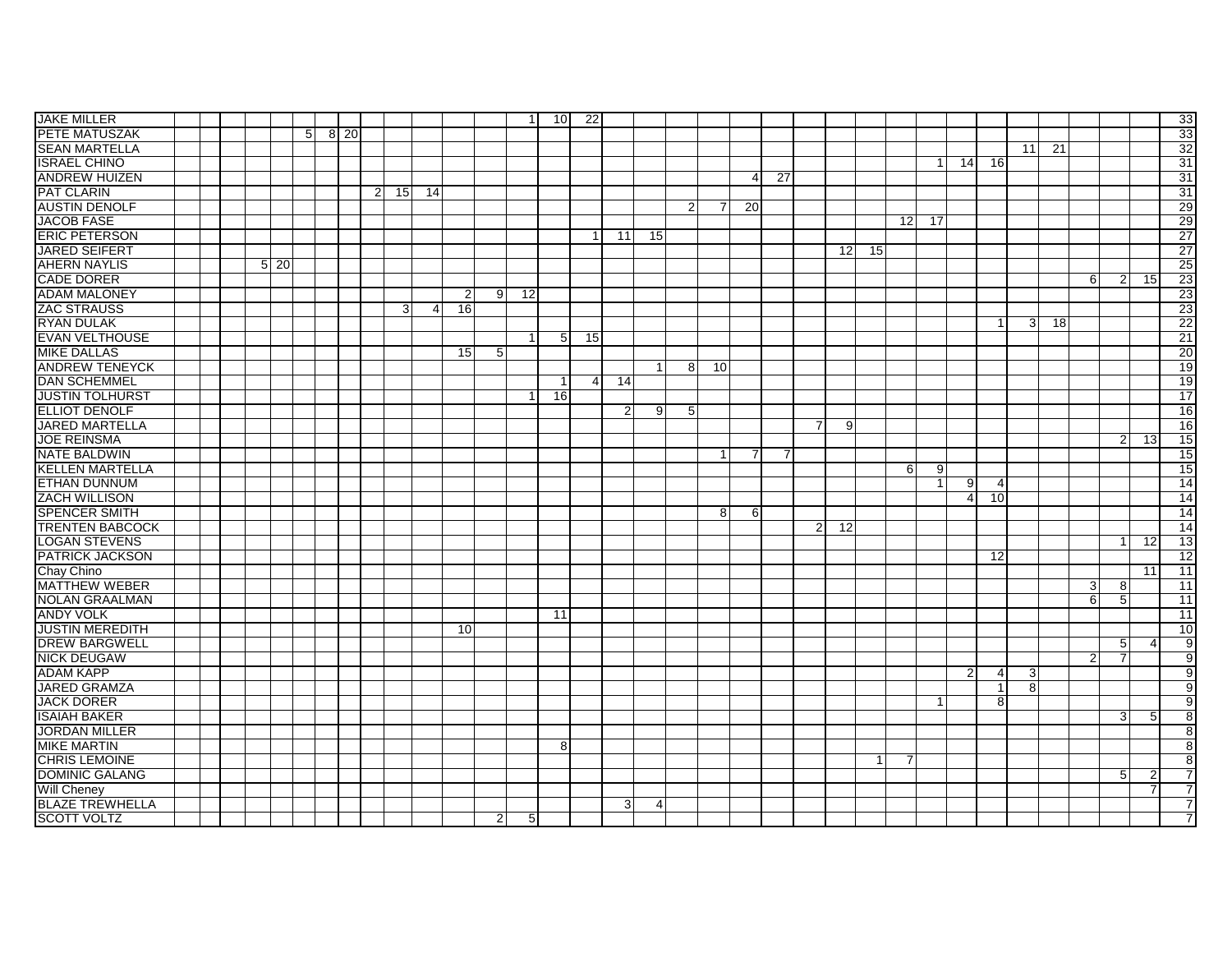| <b>Wyatt Cliff</b>         |  |  |                |                |                |              |              |                |                |                |                |                |    |    |                |                |                |                |                |                | 6                | 6              |
|----------------------------|--|--|----------------|----------------|----------------|--------------|--------------|----------------|----------------|----------------|----------------|----------------|----|----|----------------|----------------|----------------|----------------|----------------|----------------|------------------|----------------|
| <b>Marc Stewart</b>        |  |  |                |                |                |              |              |                |                |                |                |                |    |    |                |                |                |                |                |                | 6                | 6              |
| <b>BRENDAN CHAUDOIR</b>    |  |  |                |                |                |              |              |                |                |                |                |                |    |    |                |                |                |                | 6              |                |                  | 6              |
| <b>DAVE POWERS</b>         |  |  | $\overline{2}$ | $\overline{1}$ | $\overline{3}$ |              |              |                |                |                |                |                |    |    |                |                |                |                |                |                |                  | 6              |
| <b>JOHN DALLAS</b>         |  |  | $\overline{2}$ | $\overline{4}$ |                |              |              |                |                |                |                |                |    |    |                |                |                |                |                |                |                  | 6              |
| <b>JOHN METTE</b>          |  |  | 6              |                |                |              |              |                |                |                |                |                |    |    |                |                |                |                |                |                |                  | 6              |
| <b>BOEDE MITCHELL</b>      |  |  |                |                |                |              |              |                |                |                |                |                |    |    |                |                |                |                | $5^{\circ}$    | - 1            |                  | $6 \mid$       |
| <b>BECKETT VIGH</b>        |  |  |                |                |                |              |              |                |                |                |                |                |    |    |                |                | 2              | 3              |                |                |                  | 5              |
| <b>MACKENZIE DELAGARZA</b> |  |  |                |                |                |              |              |                |                |                |                |                |    |    |                |                | $\overline{5}$ |                |                |                |                  | 5              |
| <b>BRANDON ARTZ</b>        |  |  |                |                |                |              |              |                |                |                |                |                |    |    |                | $\overline{2}$ | $\overline{2}$ |                |                |                |                  | 5              |
| <b>HARRISON WEBB</b>       |  |  |                |                |                |              |              |                |                | $\overline{2}$ | 3              |                |    |    |                |                |                |                |                |                |                  | 5              |
| <b>PAT FASE</b>            |  |  |                |                |                |              |              |                |                |                |                | 5              |    |    |                |                |                |                |                |                |                  | 5              |
| <b>QUANG LEE</b>           |  |  |                |                |                |              |              |                |                |                |                |                | 5  |    |                |                |                |                |                |                |                  | 5              |
| John Visnovsky             |  |  |                |                |                |              |              |                |                |                |                |                |    |    |                |                |                |                |                |                | $\boldsymbol{A}$ |                |
| <b>TREY WILLIAMS</b>       |  |  |                |                |                |              |              |                |                |                |                |                |    |    |                |                |                |                | 3 <sup>1</sup> |                |                  |                |
| <b>COLBY WEBSTER</b>       |  |  |                |                |                |              |              |                |                |                |                |                |    |    |                |                |                | 4              |                |                |                  |                |
| <b>DEVIN BREMMEYR</b>      |  |  |                |                |                |              |              |                | $\overline{2}$ |                |                |                |    |    |                |                |                |                |                |                |                  |                |
| <b>Andrew Lepech</b>       |  |  |                |                |                |              |              |                |                |                |                |                |    |    |                |                |                |                |                |                | 3                | 3              |
| <b>DOMINICK SHERIDAN</b>   |  |  |                |                |                |              |              |                |                |                | 3 <sup>1</sup> |                |    |    |                |                |                |                |                |                |                  |                |
| <b>GRAYSON BURNS</b>       |  |  |                |                |                |              |              | $\overline{2}$ | -1             |                |                |                |    |    |                |                |                |                |                |                |                  | 3              |
| <b>JARED SWIDER</b>        |  |  |                |                |                | -1           | 2            |                |                |                |                |                |    |    |                |                |                |                |                |                |                  | 3              |
| <b>COREY FASE</b>          |  |  |                |                |                |              |              |                |                |                |                | $\overline{2}$ | -1 |    |                |                |                |                |                |                |                  |                |
| <b>CORBIN BREMMYR</b>      |  |  |                |                |                |              |              |                |                |                |                |                |    | -1 | $\overline{2}$ |                |                |                |                |                |                  | 3              |
| <b>KYLE HAMS</b>           |  |  |                |                |                |              |              |                |                |                |                |                |    | 3  |                |                |                |                |                |                |                  | 3              |
| Jacob Hopkins              |  |  |                |                |                |              |              |                |                |                |                |                |    |    |                |                |                |                |                |                | 2                | $\mathcal{P}$  |
| Jackson Irwin              |  |  |                |                |                |              |              |                |                |                |                |                |    |    |                |                |                |                |                |                | 2                |                |
| <b>BEN SCHUCHARDT</b>      |  |  |                |                |                |              |              |                |                |                |                |                |    |    |                |                |                |                |                | $\overline{2}$ |                  | 2              |
| <b>DAKOTA KRAMER</b>       |  |  |                |                |                |              |              |                |                |                |                |                |    |    |                |                |                | 2              |                |                |                  |                |
| <b>SPENCER NESTLE</b>      |  |  |                |                |                |              |              |                |                |                |                |                |    |    |                |                |                | $\overline{2}$ |                |                |                  | $\overline{2}$ |
| <b>CONNER DEDERT</b>       |  |  |                |                |                |              |              |                |                |                |                |                |    |    |                |                | $\overline{2}$ |                |                |                |                  | $\overline{2}$ |
| <b>CAMERON CROSS</b>       |  |  |                |                |                |              |              |                |                |                | $\overline{2}$ |                |    |    |                |                |                |                |                |                |                  | $\overline{2}$ |
| <b>G DURAN-MENENDEZ</b>    |  |  |                |                |                |              |              |                |                | $\overline{2}$ |                |                |    |    |                |                |                |                |                |                |                  |                |
| <b>JUSTIN SORENSON</b>     |  |  |                |                | $\overline{2}$ |              |              |                |                |                |                |                |    |    |                |                |                |                |                |                |                  | $\overline{2}$ |
| <b>NATE RUSSELL</b>        |  |  | $\overline{2}$ |                |                |              |              |                |                |                |                |                |    |    |                |                |                |                |                |                |                  |                |
| SVETOZAR IVANOVIC          |  |  |                |                |                |              |              |                |                |                |                |                |    |    | $\overline{2}$ |                |                |                |                |                |                  | $\overline{2}$ |
| <b>PAUL VOLK</b>           |  |  |                |                |                | $\mathbf{1}$ | $\mathbf{1}$ |                |                |                |                |                |    |    |                |                |                |                |                |                |                  | $\overline{2}$ |
| <b>LOGAN HARRIS</b>        |  |  |                |                |                |              |              |                |                |                |                |                |    |    |                |                |                |                |                | -1             |                  |                |
| <b>SAMUEL RADTKE</b>       |  |  |                |                |                |              |              |                |                |                |                |                |    |    |                |                |                |                |                | $\overline{1}$ |                  |                |
| <b>COLE MCANELLY</b>       |  |  |                |                |                |              |              |                |                |                |                |                |    |    |                |                |                | -1             |                |                |                  |                |
| <b>ANDREW BLEEKER</b>      |  |  |                |                |                |              |              |                |                |                |                | -1             |    |    |                |                |                |                |                |                |                  |                |
| <b>BEN SHANTZ</b>          |  |  |                |                |                |              |              | 1              |                |                |                |                |    |    |                |                |                |                |                |                |                  |                |
| <b>CORY FINKBEINER</b>     |  |  |                |                |                |              |              |                | $\mathbf{1}$   |                |                |                |    |    |                |                |                |                |                |                |                  |                |
| <b>DAN NEWBERGER</b>       |  |  |                |                |                |              |              |                |                |                | 1              |                |    |    |                |                |                |                |                |                |                  |                |
| <b>DAVE BUEHLER</b>        |  |  |                |                |                |              |              |                |                |                |                |                |    |    |                |                |                |                |                |                |                  |                |
| <b>DAVID REYERS</b>        |  |  |                |                |                | $\mathbf{1}$ |              |                |                |                |                |                |    |    |                |                |                |                |                |                |                  |                |
| <b>NATE MCLEAN</b>         |  |  |                |                |                |              |              |                |                | 1              |                |                |    |    |                |                |                |                |                |                |                  |                |
| <b>NICK DEPALMA</b>        |  |  |                |                |                | $\mathbf{1}$ |              |                |                |                |                |                |    |    |                |                |                |                |                |                |                  |                |
| <b>STEFAN MILINKOV</b>     |  |  |                |                |                |              |              | $\overline{1}$ |                |                |                |                |    |    |                |                |                |                |                |                |                  |                |
| <b>LOGAN EVANS</b>         |  |  |                |                |                |              |              |                |                |                |                |                |    |    |                |                |                |                |                |                |                  |                |
|                            |  |  |                |                |                |              |              |                |                |                |                |                |    |    |                |                |                |                |                |                |                  |                |